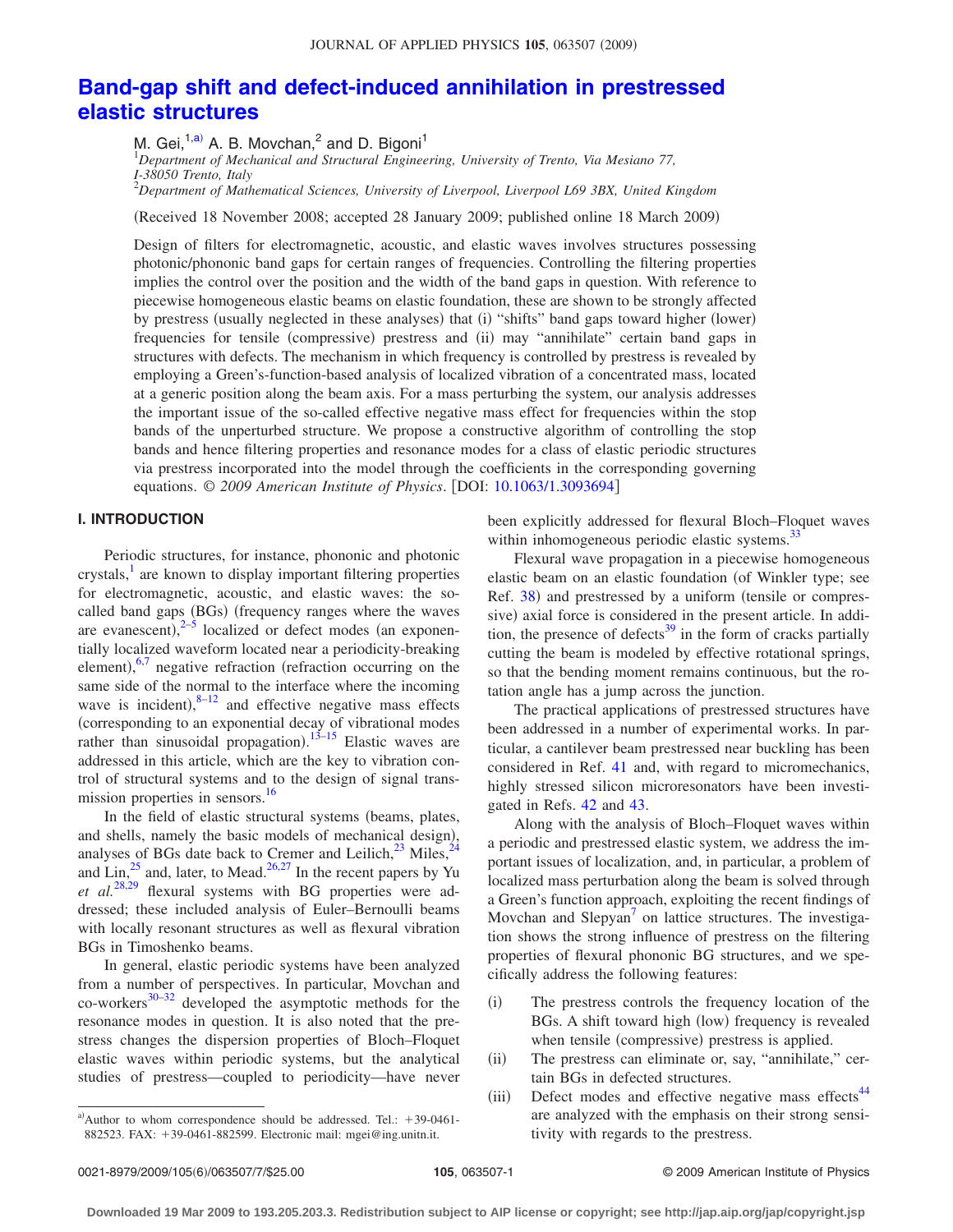<span id="page-1-0"></span>

FIG. 1. Sketches of the piecewise homogeneous beam on an elastic foundation (visualized as a distribution of springs) studied in the paper: (a) perfect structure, (b) structure with localized defects transmitting bending moments across the damaged sections (which depend linearly on the rotation angle jumps;  $C$  is the stiffness of the rotational springs), (c) structure with localized defects of hinge type across the damaged sections  $(C=0)$ , and (d) perfect structure with additional mass *M* placed at  $z = y$ . *F* represents the longitudinal prestress.

The present paper provides a definitive answer to the modeling of controlled BG structures responding to flexural vibrations. The new properties of solutions disclose a new approach to the design of efficiently controlled elastic wave filters and polarizers.

#### **II. BAND-GAP SHIFT FOR PERIODIC FLEXURAL SYSTEMS**

Following the results of the asymptotic analysis of Bigoni *et al.*, $34$  we use the "beam approximations" to model the Bloch–Floquet flexural waves within prestressed periodic beams on an elastic foundation of the Winkler type; it is assumed that the typical wavelength is much larger compared to the thickness of the structure itself. The elastic stiffness of the foundation for the model considered here can be related to the properties of the corresponding half space as discussed in Ref. [34.](#page-6-26) The periodic geometry is shown in Fig. [1,](#page-1-0) where *F* denotes the longitudinal prestress applied at infinity. The period is equal to *d*, and in the unperturbed *per*fect) structure, consisting of two types of materials and shown in Fig.  $1(a)$  $1(a)$ , the interface conditions of ideal contact incorporate continuity of the displacement, the angle of rotation, as well as the continuity of the transverse forces and bending moments. Furthermore, periodically distributed "defects" are introduced by incorporating imperfect junction conditions [see the rotational springs in Fig.  $1(b)$  $1(b)$  $1(b)$  or the hinge-type junctions in Fig.  $1(c)$  $1(c)$ ]. The periodicity can be broken by the addition of a mass into the central cell of the structure [as in Fig.  $1(d)$  $1(d)$ ] without affecting the physical characteristics of other cells; in this way, an exponentially localized waveform can be constructed for a certain frequency range.

For each of the phases *m* within the periodic structure, the time harmonic flexural displacement  $w_m(z)$  satisfies the following governing equation:

$$
B_m w_m''' - F w_m'' + (S - \rho_m \omega^2) w_m = 0 \quad (m = 1, 2), \tag{1}
$$

<span id="page-1-2"></span>where  $\rho_m$  are the values of the piecewise constant mass density  $\rho(z)$ ,  $B(z) = I(z)E(z)$  is the bending stiffness [with the second-order moment  $I(z)$  and the Young modulus  $E(z)$ , and the stiffness of the elastic foundation is denoted by  $S$  (see Refs. [45](#page-6-27) and [46](#page-6-28) for details on the nomenclature).

<span id="page-1-1"></span>The flexural displacements are sought in the form

$$
w_m = \xi_m \exp(ik^{(m)}z) \quad (m = 1, 2). \tag{2}
$$

The substitution of Eq.  $(2)$  $(2)$  $(2)$  into Eq.  $(1)$  $(1)$  $(1)$  yields the following equations for the circular frequency  $\omega$ :

<span id="page-1-3"></span>
$$
(k^{(m)}r_m)^4 + \bar{F}_m(k^{(m)}r_m)^2 + \bar{S}_m - P_m\omega^2 = 0 \quad (m = 1, 2), \tag{3}
$$

where the following dimensionless parameters have been introduced:

<span id="page-1-6"></span>
$$
\overline{F}_m = \frac{Fr_m^2}{B_m}, \quad \overline{S}_m = \frac{Sr_m^4}{B_m} \quad (m = 1, 2), \tag{4}
$$

in which  $r_m$  are the radii of inertia of the beam cross section, while

<span id="page-1-7"></span>
$$
P_m = \frac{\rho_m r_m^4}{B_m} \quad (m = 1, 2)
$$
 (5)

have the dimension of a squared time. The quantities  $r_m$  are related to the second-order moments  $I_m$  and the crosssectional areas  $A_m$  of the beam by

$$
r_m = \sqrt{I_m/A_m} \quad (m = 1, 2).
$$

Equation  $(3)$  $(3)$  $(3)$  provides the following eight solutions:

<span id="page-1-5"></span>
$$
k_{1,2,3,4}^{(m)} = \pm \frac{1}{r_m} \sqrt{-\frac{\overline{F}_m}{2}} \pm \sqrt{\frac{\overline{F}_m^2}{4} + P_m \omega^2 - \overline{S}_m} \quad (m = 1,2),
$$
\n(6)

so that the transverse displacements  $w_1, w_2$  become a linear combination of four terms, namely,

$$
w_1(z) = \sum_{p=1}^4 \xi_1^p \exp(ik_p^{(1)}z), \quad w_2(z) = \sum_{p=1}^4 \xi_2^p \exp(ik_p^{(2)}z). \tag{7}
$$

The eight constants of the problem can be obtained by imposing the interface conditions at the internal interface of the elementary block. For a *perfect structure* [shown in Fig.  $1(a)$  $1(a)$ , these are continuity of displacement, rotation, bending moment, and shear force, so that, for the block  $j=0$ , the interface is located at  $z=0$  and the corresponding interface conditions for the functions  $w_1$ ,  $w_2$  and their derivatives are

<span id="page-1-4"></span>
$$
w_1(0) = w_2(0), \quad w'_1(0) = w'_2(0),
$$
  
\n
$$
B_1 w''_1(0) = B_2 w''_2(0), \quad B_1 w''_1(0) = B_2 w''_2(0).
$$
 (8)

For a *defected structure*, where a crack partially cuts the cross section of the beam, a rotational elastic spring of stiffness *C* is introduced to link the two points across the damaged section of the beam [Fig.  $1(b)$  $1(b)$ ] (see Ref. [47](#page-6-29) for an estimation of *C* in terms of the ratio between cracked and total cross section areas). Here the rotation of the axis of the beam is no longer continuous and the condition  $(8)$  $(8)$  $(8)$  is substituted by the constitutive equation of the spring. For  $j=0$ , at  $z=0$ , condition  $(8)$  $(8)$  $(8)$  now becomes

**Downloaded 19 Mar 2009 to 193.205.203.3. Redistribution subject to AIP license or copyright; see http://jap.aip.org/jap/copyright.jsp**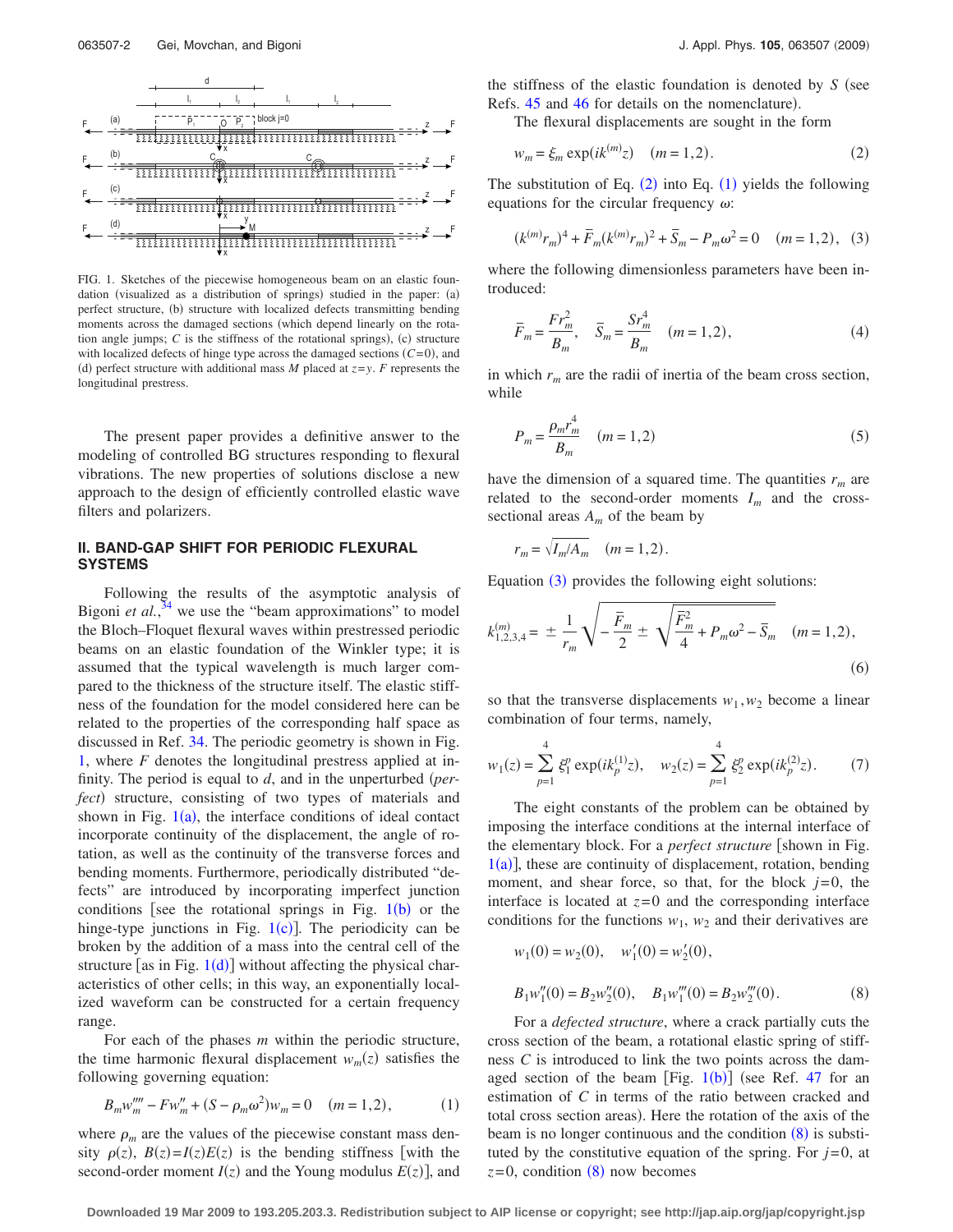<span id="page-2-2"></span>
$$
w_1(0) = w_2(0), \quad w'_2(0) - w'_1(0) = \frac{B_1}{C} w''_1(0),
$$
  

$$
B_1 w''_1(0) = B_2 w''_2(0), \quad B_1 w'''_1(0) = B_2 w'''_2(0).
$$
 (9)

The remaining four equations follow from imposition of the *Bloch–Floquet conditions*, linking fields at the boundaries of the elementary block, namely,

$$
w_2(l_2^-) = w_1(-l_1^+) \exp(iKd), \quad w_2'(l_2^-) = w_1'(-l_1^+) \exp(iKd),\tag{10}
$$

<span id="page-2-0"></span>
$$
B_2 w''_2(l_2^-) = B_1 w''_1(-l_1^+) \exp(iKd),
$$
  
\n
$$
B_2 w''_2(l_2^-) = B_1 w''_1(-l_1^+) \exp(iKd),
$$
\n(11)

where  $K$  is the Bloch parameter. Equations  $(8)$  $(8)$  $(8)$ – $(11)$  $(11)$  $(11)$  provide a homogeneous system for the eight unknown constants  $\xi_1^p$ ,  $\xi_2^p$  ( $p=1,\ldots,4$ ), so that the vanishing of the determinant of the associated matrix yields the dispersion equation of the system. We note that if  $\omega$  is taken to be zero in Eqs. ([1](#page-1-2)) and  $(6)$  $(6)$  $(6)$ , the system  $(8)$  $(8)$  $(8)$ - $(11)$  $(11)$  $(11)$  provide the buckling load of the structure.<sup>45[,48](#page-6-30)</sup>

#### **A. Results for a perfect structure**

Solutions to the dispersion equation relative to a perfect beam [Fig.  $1(a)$  $1(a)$ ] with piecewise constant mass density  $(\rho_1 \neq \rho_2)$ , but uniform bending stiffness  $(B_1 = B_2)$ , yielding  $\overline{F}_1 = \overline{F}_2 = \overline{F}$  $\overline{F}_1 = \overline{F}_2 = \overline{F}$  $\overline{F}_1 = \overline{F}_2 = \overline{F}$ , are reported in Fig. 2 for  $P_2 / P_1 = 0.1$ ,  $\overline{S}$  = 0.0001, *r*/*d*=0.015, *l*<sub>1</sub>=*l*<sub>2</sub>=*d*/2, and three different levels of prestress  $\overline{F}$  [tensile, null, and compressive in Figs.  $2(a)-2(c)$  $2(a)-2(c)$ , respectively]. For this beam, the buckling force corresponds to  $\vec{F}_{\text{buckl}}$ =−0.02, while the cutoff frequency of the homogeneous counterpart—which can be recovered if  $P_1 = P_2$ —is  $\sqrt{P_1 \omega_0} = 0.01$ .

At a given dimensionless circular frequency  $\sqrt{P_1\omega}$ , four complex values of the Bloch parameter *K* can be found from the dispersion equation, which occur in positive and negative pairs. In particular, a propagating mode corresponds to a pure real *K*, while a monotonic decaying mode is found when *K* is purely imaginary; for complex conjugate Bloch parameters, the mode also does not propagate and decays sinusoidally.

For each value of prestress  $\overline{F}$ , two diagrams are displayed in Fig. [2,](#page-2-1) namely, the dimensionless parameters Im $(K)d$  and  $Re(K)d$  on the left and on the right, respectively. Both diagrams are symmetric with respect to the vertical axis  $K=0$ , so that only the positive ranges have been plotted. In the left parts of the figures, the solid lines denote purely imaginary solutions,  $Re(K)=0$ , while dashed lines correspond to complex solutions with  $Re(K) = \pi/d$ . The BG frequency ranges are marked with black segments. Note that in Figs. [2](#page-2-1)(b) and 2(c) and for  $\sqrt{P_1\omega}$  < 0.0094 and 0.0042, respectively, *K* assumes complex conjugate values and results have been omitted for this type of solutions, which correspond to sinusoidally decaying modes.

The BG distribution is reported as a function of the prestress for fixed contrast parameter  $P_2/P_1 = 0.1$  in Fig. [3](#page-3-0)(a), while a fixed, small, and tensile prestress is assumed in Fig.

<span id="page-2-1"></span>

FIG. 2. Dispersion diagrams [circular frequency  $\sqrt{P_1} \omega$  vs Bloch parameter  $Re(K)d$  and  $Im(K)d$  for a beam on an elastic foundation with piecewise constant mass density [Fig.  $1(a)$  $1(a)$ ] and homogeneous flexural stiffness,  $B_1 = B_2 (P_2 / P_1 = 0.1, \overline{S} = 0.0001, r/d = 0.015, \text{ and } l_1 = l_2 = d/2$ . (a) Tensile prestress:  $\vec{F}$ =0.1. (b) Null prestress:  $\vec{F}$ =0. (c) Near-buckling  $(\vec{F}_{\text{buckl}}$ =−0.02) compressive prestress:  $\overline{F}$  =−0.019. Im( $K$ )*d* is reported with a solid (dashed) line when  $\text{Re}(K)=0$  [ $\text{Re}(K)d=\pi$ ]. Note that in cases (b) and (c) for  $\sqrt{P_1\omega}$  < 0.0094 and 0.0042, respectively, where solutions are not reported, *K* assumes complex conjugate values. BG denotes a band gap. Note that the compressive stress in (c) induces the annihilation of the second band gap (between branches AB and CD).

 $3(b)$  $3(b)$  for varying  $P_2 / P_1$ . The latter figure makes evident that the cutoff region is not strongly influenced by the contrast parameter  $P_2 / P_1$  and that the range where the increase in the size of the BG zones is more pronounced occurs for  $0.464 < P_2 / P_1 < 0.0464$ .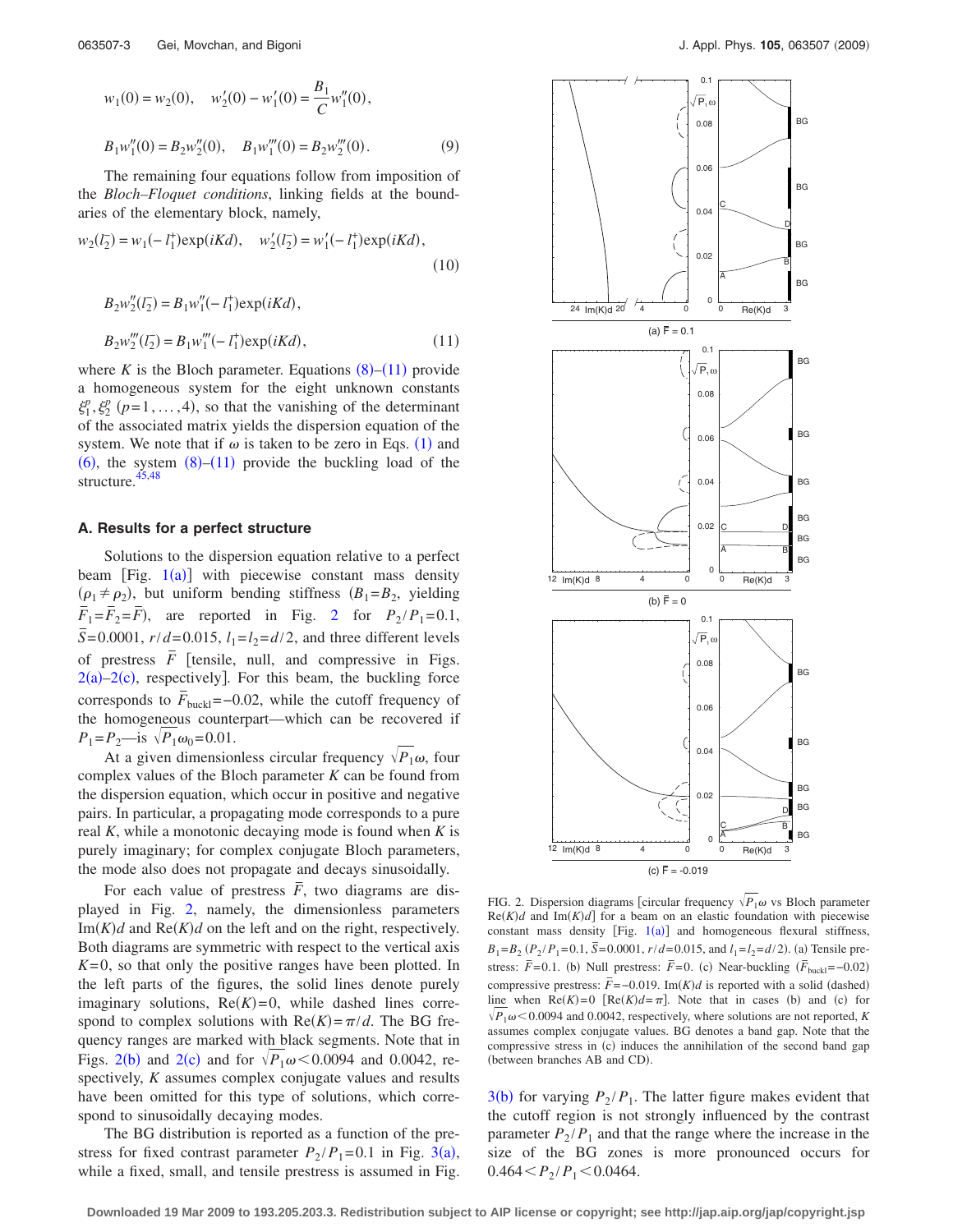<span id="page-3-0"></span>

FIG. 3. Band gap/pass band distribution of a beam on an elastic foundation with piecewise constant mass density and homogeneous flexural stiffness,  $B_1 = B_2$  ( $\overline{S} = 0.0001$ ,  $r/d = 0.015$ , and  $l_1 = l_2 = d/2$ ): (a) in terms of prestress  $\overline{F}$  $(P_2 / P_1 = 0.1)$  and (b) in terms of the contrast parameter  $P_2 / P_1$  (logarithmic scale)  $(F = 0.05)$ . The band-gap annihilation induced by a compressive force is highlighted.

Let us consider now the two lower frequency BGs in Figs. [2](#page-2-1) and  $3(a)$  $3(a)$ , one of which is present also in a homogeneous beam on an elastic foundation. The prestress strongly modifies the BG intervals (shifting these toward higher frequencies for tensile loading) and, when this becomes compressive, the higher frequency BG (between branches AB and CD in Fig. [2](#page-2-1)) is reduced in size and *annihilated already before the buckling load is attained* (see Appendix for the calculation of the buckling load of a periodic beam).

## **B. Results for a structure with a periodic distribution of defects**

In the case of an infinite piecewise homogeneous beam on an elastic foundation with defects localized at the internal interface of the periodicity cell, we have to impose boundary conditions  $(9)$  $(9)$  $(9)$ – $(11)$  $(11)$  $(11)$  to obtain the dispersion equation.

A BG annihilation region—evidenced in gray—is shown in Fig.  $4(a)$  $4(a)$ , where the dimensionless rotational spring stiffness has been introduced

<span id="page-3-2"></span>
$$
\overline{C} = Cr/B_1,\tag{12}
$$

and is reported versus the dimensionless prestress  $\overline{F}$  defined earlier in Eq. ([4](#page-1-6)). For a beam with rectangular cross section of height *h* and width *b* and through-width rectangular-shape crack of depth *a*, a physical interpretation of the degree of damage described by Eq.  $(12)$  $(12)$  $(12)$  can be inferred using the approach by Chondros *et al.*<sup>[47](#page-6-29)</sup> which estimates the effective rotational spring stiffness *C* in terms of factor *a*/*h*, reported on the vertical axis of Fig.  $4(a)$  $4(a)$ . In the case of Fig.  $4(a)$ , where  $B_1 = B_2$ , as  $r = h/2\sqrt{3}$  for a rectangle, it turns out that

<span id="page-3-1"></span>

FIG. 4. (a) BG annihilation region in the diagram presenting the dimensionless rotational spring stiffness  $(\overline{C})$  vs prestress  $(\overline{F})$ . For a beam with rectangular cross section of height *h* and width *b* and through-width rectangularshape crack of depth *a*, the scale  $a/h$  corresponding to  $\overline{C}$  is reported. (b) and (c) BG distributions for different compressive prestress forces  $(P_2 / P_1 = 0.1$ ,  $B_1 = B_2$ ,  $\bar{S} = 0.0001$ ,  $r/d = 0.015$ , and  $l_1 = l_2 = d/2$ .

$$
\bar{C} = \frac{1}{12\sqrt{3}\pi(1 - \nu^2)\Phi(a/h)},
$$
\n(13)

where  $\Phi(a/h)$  is a polynomial function.<sup>49</sup> The black lines in the diagram correspond to the BG distributions shown in Figs.  $4(b)$  $4(b)$  and  $4(c)$  plotted for two representative values of compressive prestress. We highlight in Fig.  $4(a)$  $4(a)$  the effect of a compressive force in the beam that induces dramatic changes in the dynamic behavior when compared to that of a tensile force, leaving the response qualitatively unchanged. The line corresponding to the onset of buckling separates stable configurations from unstable—buckled—states. The point of intersection of this line with the axis  $C=0$  (at  $\bar{F}$  =−0.00959) is representative of the buckling load of a periodic beam with hinges at the internal interface of the periodic cell [Fig.  $1(c)$  $1(c)$ ].

## **III. BAND-GAP LOCALIZED MODES AND EFFECTIVE NEGATIVE MASS EFFECTS**

The strong influence of prestress *F* on "localized defect modes" present within the BG frequencies is demonstrated for an infinite piecewise uniform beam on an elastic foundation, making use of a Green's function formulation. The case of piecewise constant properties is postponed to the treatment of the uniform beam, which can be analytically solved.

In the range of a forbidden frequency, say,  $0 < \omega < \omega_{\min}$ , a localized mode can be created by an oscillating point mass, inserted at a point of the (for the moment homogeneous) beam. In order to arrive at the mass-frequency relationship,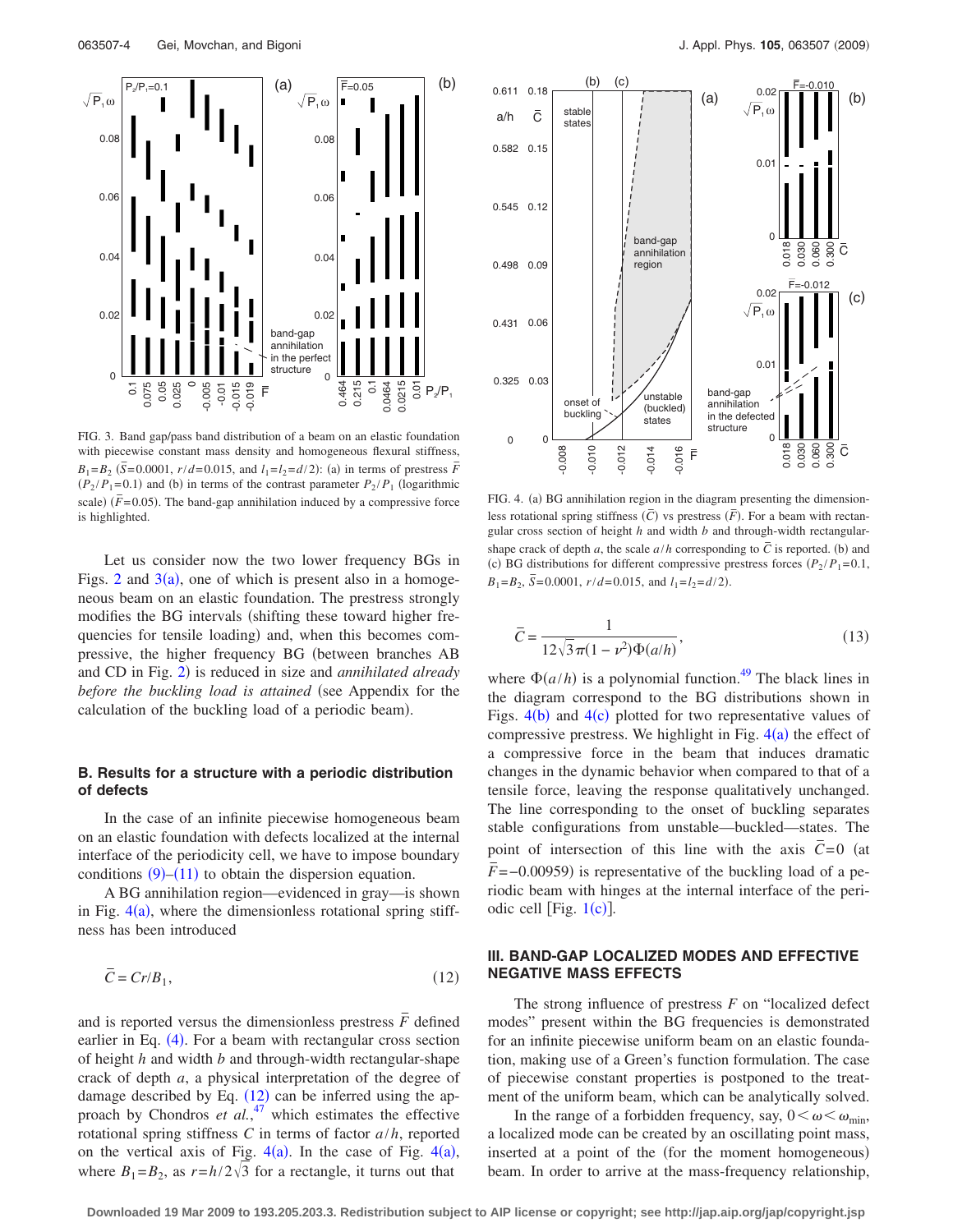the time-harmonic Green's function  $\hat{g}(z,y;t)$  $=g(z, y)exp(i\omega t)$  has to be obtained for the unit force placed at  $z = y$ . For this purpose, we introduce the parameters

$$
\alpha = -\frac{\bar{F}}{2r^2}, \quad \beta = \sqrt{\frac{1}{r^4} \left( \frac{\bar{F}^2}{4} + P\omega^2 - \bar{S} \right)},
$$
(14)

so that  $\alpha$  is real and  $\beta$  is purely imaginary, to correspond to a stationary wave. The four solutions  $(6)$  $(6)$  $(6)$  now become

$$
k_{1,2} = \pm \sqrt{\alpha - \beta}, \quad k_{3,4} = \pm \sqrt{\alpha + \beta}.
$$
 (15)

An admissible form for  $g(z, y)$ , satisfying decaying conditions at  $|z| \rightarrow \infty$ , is

$$
g(z, y) = C1 \exp[i k_1(z - y)] + C4 \exp[i k_4(z - y)].
$$
 (16)

Let us introduce the notation  $k_1 = -\sqrt{\alpha - \beta} = -\hat{\alpha} + i\hat{\beta}$  and  $k_4 = \sqrt{\alpha + \beta} = \hat{\alpha} + i\hat{\beta}$ , where  $\hat{\alpha}$  and  $\hat{\beta}$  are real. The square-root rule for a complex number gives

$$
\hat{\alpha} = \frac{1}{2r}\sqrt{-\bar{F} + 2\sqrt{\bar{S} - P\omega^2}}, \quad \hat{\beta} = \frac{1}{2r}\sqrt{\bar{F} + 2\sqrt{\bar{S} - P\omega^2}},
$$
\n(17)

therefore

$$
\hat{\alpha}^2 + \hat{\beta}^2 = \frac{1}{r^2} \sqrt{\overline{S} - P\omega^2}.
$$
\n(18)

Therefore, the Green's function writes (similar to Ref.  $7$ )

$$
g(z,y) = \frac{e^{-\hat{\beta}|z-y|}}{4B(\hat{\alpha}^2 + \hat{\beta}^2)} \left( \frac{\sin \hat{\alpha}|z-y|}{\hat{\alpha}} + \frac{\cos \hat{\alpha}(z-y)}{\hat{\beta}} \right), (19)
$$

where  $\hat{\beta}$  is the localization exponent, which is now positive, or, in other words, to a solution formally corresponding to vibrations of a system involving an *effective negative mass*, and hence exponentially vanishing (as described by Milton and Willis $^{15}$ ).

Let us consider now a concentrated mass *M* attached to the beam at the origin  $(y=0)$  and vibrating at a frequency  $\omega < \omega_{\min}$ . A concentrated force at *y*=0 is replaced by the inertial force of the mass M, which is equal to  $M\omega^2 U$ , where *U* is the amplitude. Since at  $z=0$ ,  $g(0,0)=U$ , we obtain the mass-frequency equation

<span id="page-4-0"></span>
$$
M = \frac{4B(\hat{\alpha}^2 + \hat{\beta}^2)\hat{\beta}}{\omega^2} = \frac{2B\sqrt{\overline{S} - P\omega^2}\sqrt{\overline{F} + 2\sqrt{\overline{S} - P\omega^2}}}{r^3\omega^2},
$$
\n(20)

where the prestress contribution  $(\overline{F})$  is made explicit or, alternatively,

<span id="page-4-1"></span>
$$
\overline{M}P\omega^2 - B\sqrt{\overline{S} - P\omega^2}\sqrt{\overline{F} + 2\sqrt{\overline{S} - P\omega^2}} = 0, \qquad (21)
$$

where

$$
\bar{M} = \frac{M}{2\rho r}.\tag{22}
$$

The above formula, together with Eq.  $(20)$  $(20)$  $(20)$ , gives the value of an additional mass required to support a localized vibration

<span id="page-4-2"></span>

FIG. 5. (a) Vibrating frequency  $\omega$  (normalized through multiplication by  $\sqrt{P}$ ) of an oscillating unit point mass attached to an infinite, homogeneous, prestressed beam on an elastic foundation  $[Eq. (21)]$  $[Eq. (21)]$  $[Eq. (21)]$  as a function of the prestress  $\overline{F}$  ( $\overline{S}$ =0.0001). Different dimensionless masses  $\overline{M}$  ( $\overline{S}$ =0.0001) are considered. The upper boundary of the BG region at given  $\overline{F}$  is reported with a dashed line. (b) Localization exponent  $\hat{\beta}$  for three different prestress levels within the BG range. For  $\bar{F}$  = 0.015,  $\hat{\beta}$  = 2.04124 at the upper boundary of the BG range (i.e.,  $\sqrt{P}\omega$ =0.01), while for the other two prestresses,  $\hat{\beta}$ vanishes in the same limit.

mode of frequency  $\omega < \omega_{\min}$ . If a periodic set of masses is introduced for the infinite beam under prestress, then a narrow pass band, corresponding to waves of low group velocity, will appear and "break" the initial BG.

Equation  $(21)$  $(21)$  $(21)$  shows that for a negative prestress force  $\overline{F}$ , the circular frequency may vanish, and this corresponds to the achievement of the buckling load.

The relationship between the dimensionless frequency  $\sqrt{P} \omega$  and the prestress  $\overline{F}$  at constant  $\overline{M}$  is represented graphically in Fig.  $5(a)$  $5(a)$  for  $\overline{S}$ =0.0001, while the amplitude of vibration modes [normalized through division by  $g(0, y)$ ] is reported in Fig. [6](#page-5-0) along the beam axis for different prestress  $\frac{1}{\sqrt{F}}$  forces  $\overline{F}$ .

We note from Figs. [5](#page-4-2) and [6](#page-5-0) that a compressive prestress does influence significantly the vibration frequency of a given mass, especially near the buckling state, and that for  $M \rightarrow 0$  the frequency achieves the limit  $\omega \rightarrow \omega_{\text{min}}$ . Moreover, a negative, i.e., compressive (positive, i.e., tensile) prestress strongly decreases (increases) the rate of localization of the vibration mode.

**Downloaded 19 Mar 2009 to 193.205.203.3. Redistribution subject to AIP license or copyright; see http://jap.aip.org/jap/copyright.jsp**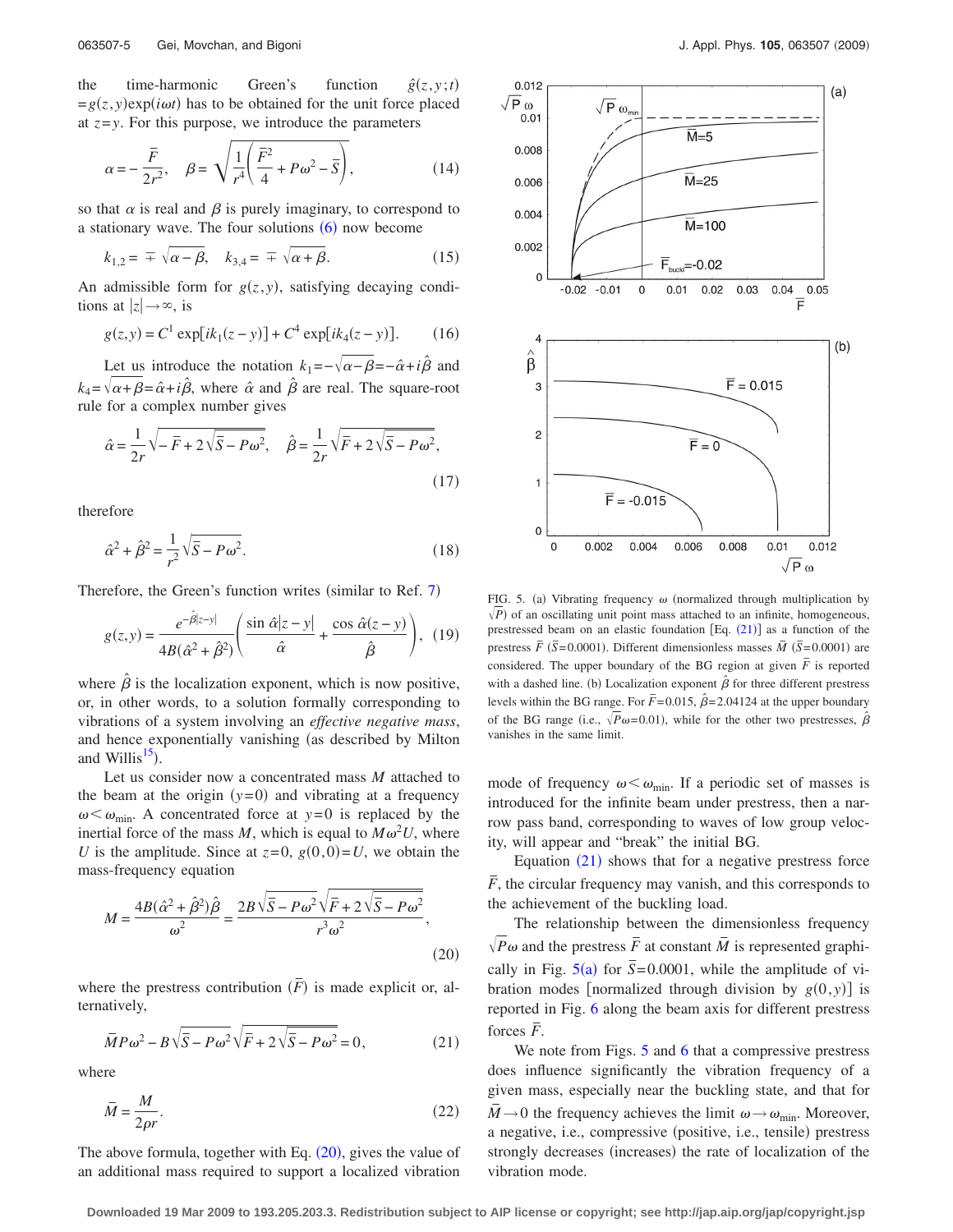<span id="page-5-0"></span>

FIG. 6. Amplitude of vibration modes (normalized through division by the value at the origin) along the beam axis  $z$  (the point mass is located at  $y$ ), for different values of prestress  $\overline{F}$  and  $\sqrt{P\omega}$ = 0.004.

It can be anticipated that the case of piecewise beam [Fig.  $1(d)$  $1(d)$ ] is more interesting than the uniform case since (i) the dispersion diagrams exhibit several BGs (not only one as in the uniform case); (ii) the concentrated mass can be placed at different positions within the cell, thus providing different responses; and (iii) the vibration modes of the mass can be made more or less localized in the vicinity of the defect depending on the frequency (an effect shown in Ref.  $7$ ).

For a piecewise homogeneous beam, the Green's function is not available (although, in principle, it can be obtained analytically) and its expression would certainly be very involved, so that we prefer pursuing an approximate calculation, where a "sufficiently long," but finite, beam (seven elementary cells of length  $d$  in our examples) is solved, with a unit force applied at the central cell (the fourth cell in our examples).

Results pertinent to the seven-cell structure are reported in Fig. [7.](#page-5-1) Here the ranges of frequencies where localized modes associated with the concentrated mass *are possible*

<span id="page-5-1"></span>

FIG. 7. Dimensionless frequency  $\sqrt{P_1}\omega$  at which a localized mode connected to a concentrated point mass located at  $y$  [Fig. [1](#page-1-0)(d)] exists for  $\overline{M}$  = 1 (black dots in the figure) and  $\overline{M}$  = 10 (open circles) (the following values of constants have been taken:  $P_2/P_1 = 0.1$ ,  $l_1 = l_2 = d/2$ ,  $r/d = 0.015$ , and  $\overline{S}$ =0.0001). (a) Tensile prestress:  $\overline{F}$ =0.025. (b) Null prestress:  $\overline{F}$ =0. BG denotes a band gap, while PB denotes a pass band (see Fig. [2](#page-2-1)). A black vertical segment in the BG zone indicates a frequency range where localized modes are not possible.

are reported as functions of the position *y* (normalized through division by  $d$ ) of the mass in the central cell, for two levels of prestress, namely,  $\overline{F}$  = 0.025 in Fig. [7](#page-5-1)(a) and  $\overline{F}$  = 0 in Fig.  $7(b)$  $7(b)$ .

In Figs.  $7(a)$  $7(a)$  and  $7(b)$ , the first three BGs have been investigated, placing masses at discrete distances in multiples of *d*/20. Results depend on the dimensionless frequencies  $\sqrt{P_1 \omega}$  to generate localized modes associated with  $\overline{M}$  = 1 (denoted with black dots) and 10 (denoted with black squares), where the dimensionless concentrated mass  $\overline{M}$  is defined now with respect to the mass density and radius of inertia of part 1, namely,

$$
\bar{M} = \frac{M}{2\rho_1 r_1}.\tag{23}
$$

The black vertical segments crossing the BGs indicate frequency ranges where localized modes (and effective negative mass effects) cannot be generated by just inserting a single concentrated mass, being the displacement of the point of application of the unit force out of phase with respect to the force itself. We note that at certain locations  $y/d$  within the second and third BGs, these vertical segments cross the entire range (for instance, at  $y=0.25d$ , within the second BG, and at  $y=0.2d$ , 0.8*d*, within the third BG), so that in these cases localized modes *cannot be obtained* for an applied finite and positive concentrated mass.

## **IV. CONCLUDING REMARKS**

Prestress has been shown to deeply influence the vibrational response of elastic *periodic* systems, in particular, BG width (that can even be shrunk to zero), position (which shifts toward higher frequencies for tensile prestress), and effective negative mass effects. The prestress is therefore proposed as a candidate for controlling the dynamic response of active vibrational devices.

#### **ACKNOWLEDGMENTS**

This research has been supported by a Marie Curie Transfer of Knowledge Grant of the European Community VI Framework Programme under Contract No. MTKD-CT-2004-509809 and by PRIN Grant No. 2007YZ3B24 "Multiscale Problems with Complex Interactions in Structural Engineering" financed by the Italian Ministry of University and Research.

### **APPENDIX: BUCKLING LOAD OF A PIECEWISE CONSTANT STIFFNESS BEAM ON AN ELASTIC FOUNDATION**

The buckling loads of a perfect beam with piecewise constant bending stiffness  $(B_1 \neq B_2)$  can be obtained by setting  $\omega = 0$  in Eqs. ([1](#page-1-2)) and ([6](#page-1-5)). Employing the normalization

$$
\overline{F}_2 = \overline{F}_1 \frac{B_1}{B_2} \left(\frac{r_2}{r_1}\right)^2, \quad \overline{S}_2 = \overline{S}_1 \frac{B_1}{B_2} \left(\frac{r_2}{r_1}\right)^4,
$$

in the governing equations, the buckling load of the structure  $\overline{F}_1$  can be expressed in terms of  $B_2/B_1$  at constant ratio  $r_2/r_1$ .

**Downloaded 19 Mar 2009 to 193.205.203.3. Redistribution subject to AIP license or copyright; see http://jap.aip.org/jap/copyright.jsp**